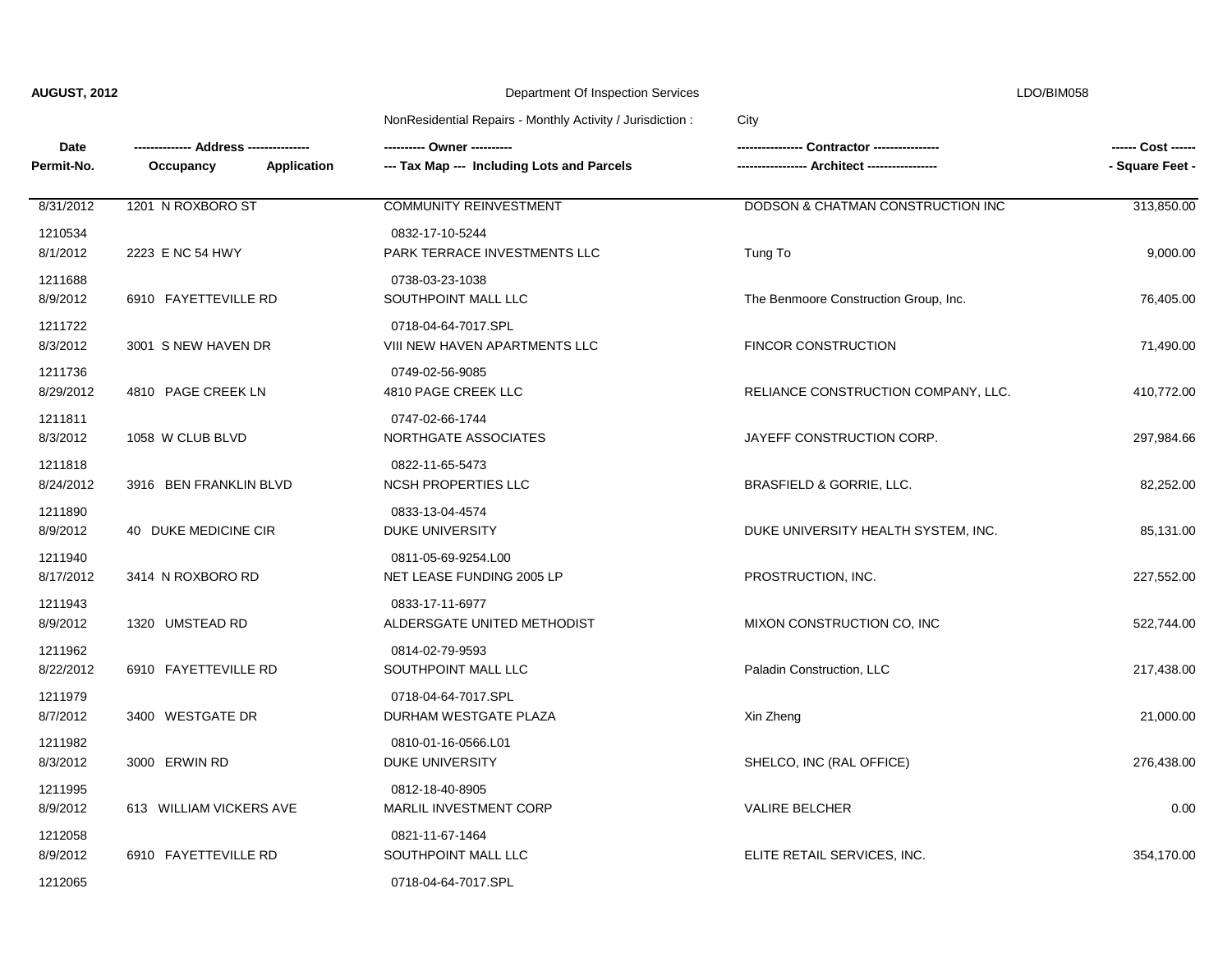| Date                 |                      | --------- Owner ----------                                |                                     | ------ Cost ------ |
|----------------------|----------------------|-----------------------------------------------------------|-------------------------------------|--------------------|
| Permit-No.           | Occupancy            | Application<br>--- Tax Map --- Including Lots and Parcels |                                     | - Square Feet -    |
| 8/20/2012            | 2301 ERWIN RD        | DUKE UNIVERSITY                                           | BALFOUR BEATTY CONSTRUCTION-DURHAM  | 7,502,616.00       |
| 1212082<br>8/22/2012 | 2105 E NC 54 HWY     | 0811-05-69-9254.L00<br>LUIHN FOUR INC                     | <b>BRANCH</b><br>II Kyu Kim         | 12,000.00          |
| 1212103<br>8/14/2012 | 633 DAVIS DR         | 0738-03-13-1588<br>LCFRE DURHAM KEYSTONE                  | RILEY-LEWIS GEN CONTRACTORS, INC.   | 267,658.00         |
| 1212104<br>8/7/2012  | 2510 MERIDIAN PKWY   | 0747-03-01-6096<br>AREP MERIDIAN I LLC                    | TRI PROPERTIES CONST. SERVICES, LLC | 18,030.00          |
| 1212106<br>8/14/2012 | 404 HUNT ST          | 0738-01-06-7870<br>MEASUREMENT BUILDING LLC               | TP Triangle Construction, LLC       | 589,745.00         |
| 1212121<br>8/16/2012 | 1821 HILLANDALE RD   | 0821-08-89-6065<br><b>GLENWOOD HILLANDALE COMPANY</b>     | GLENWOOD CONSTRUCTION CO., INC.     | 210,430.00         |
| 1212129<br>8/20/2012 | 6910 FAYETTEVILLE RD | 0813-08-80-7447<br>SOUTHPOINT MALL LLC                    | <b>GLEECO CONTROLS</b>              | 153,726.00         |
| 1212131<br>8/3/2012  | 130 SCIENCE DR       | 0718-04-74-2608<br>DUKE UNIVERSITY                        | ROMEO GUEST ASSOC. INC              | 158,226.00         |
| 1212150<br>8/7/2012  | 2024 W MAIN ST       | 0811-05-69-9254.L00<br>CPGPI ERWIN MILL LLC               | <b>BAKER ROOFING CO.</b>            | 514,876.00         |
| 1212158<br>8/3/2012  | 626 NINTH ST         | 0822-18-21-7804<br>USRP FUNDING 2001-A LP                 | <b>BAKER ROOFING CO.</b>            | 20,867.00          |
| 1212159<br>8/14/2012 | 2810 MERIDIAN PKY    | 0822-18-31-1601<br>AREP MERIDIAN II LLC                   | PRIME BUILDING CO., INC.            | 424,400.00         |
| 1212161<br>8/29/2012 | 2210 E PETTIGREW ST  | 0728-02-97-7474<br>MARBLE UNLIMITED INC                   | Szostak Build, Inc.                 | 450,000.00         |
| 1212163<br>8/30/2012 | 148 STONE PARK CT    | 0831-19-61-2027<br><b>WASTE INDUSTRIES INC</b>            | Leonard Construction Co., J.R.      | 117,748.00         |
| 1212211<br>8/13/2012 | 4709 CREEKSTONE DR   | 0840-03-20-3968<br>HIGHWOODS/FORSYTH LIMITED PART         | VISION CONTRACTORS, INC.            | 526,200.00         |
| 1212225<br>8/20/2012 | 202 W NC 54 HWY      | 0747-02-56-7190<br>T & M DURHAM DEVELOPMENT               | MP CONTRACTING & CONSULTING, LLC    | 120,816.00         |
| 1212226              |                      | 0718-02-87-8062                                           |                                     |                    |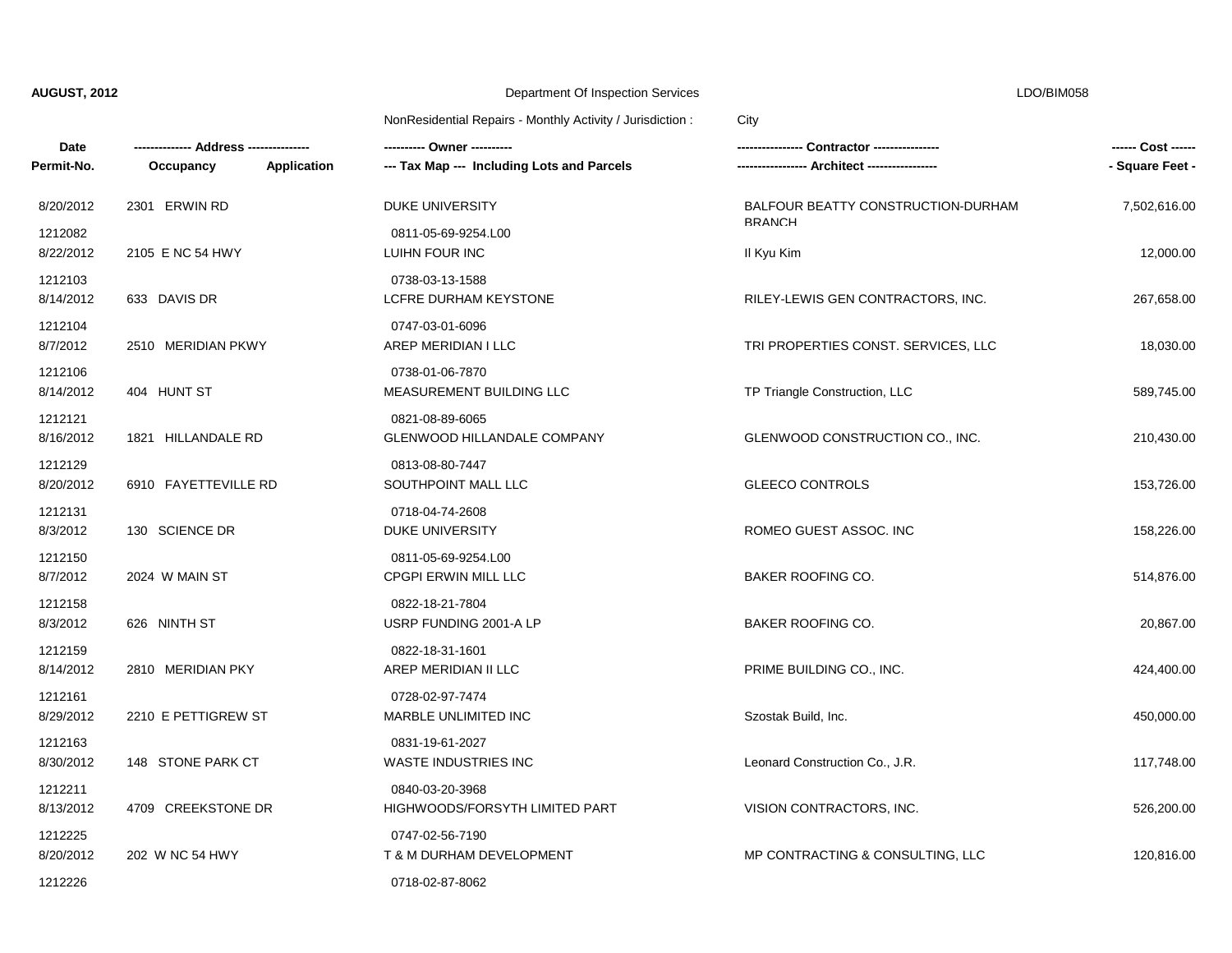| Date<br>Permit-No.   | Application<br>Occupancy     | --- Tax Map --- Including Lots and Parcels                                       | Contractor ---------------            | ------ Cost ------<br>- Square Feet - |
|----------------------|------------------------------|----------------------------------------------------------------------------------|---------------------------------------|---------------------------------------|
| 8/7/2012             | 1961 IVY CREEK BLVD          | <b>BLUE CROSS AND</b>                                                            | SHELCO, INC (RAL OFFICE)              | 185,000.00                            |
| 1212233<br>8/8/2012  | 3511 SHANNON RD              | 0810-13-04-9011<br>VALLEY VIEW OFFICE LLC                                        | HEARTLAND CONTRACTING                 | 100.00                                |
| 1212255<br>8/14/2012 | 3601 DURHAM CHAPEL HILL BLVD | 0810-14-34-5323<br><b>ELPARK PROPERTIES LLC</b>                                  | BOBBITT DESIGN BUILD, INC.            | 313,194.00                            |
| 1212259<br>8/10/2012 | 705 NINTH ST                 | 0810-07-58-5209<br>CPGPI REGENCY ERWIN LLC                                       | MP CONTRACTING & CONSULTING, LLC      | 85,000.00                             |
| 1212279<br>8/10/2012 | 701 NINTH ST                 | 0822-18-21-9725<br>CPGPI REGENCY ERWIN LLC                                       | MP CONTRACTING & CONSULTING, LLC      | 12,500.00                             |
| 1212280<br>8/15/2012 | 300 ALEXANDER AVE            | 0822-18-21-9725<br><b>DUKE UNIVERSITY</b>                                        | MITCHELL, O C, JR., INC.              | 165,144.00                            |
| 1212299<br>8/27/2012 | 3727 FAYETTEVILLE ST         | 0822-17-10-5334<br>DURHAM PUBLIC SCHOOLS                                         | ALUMINUM CO OF N.C.                   | 62,850.00                             |
| 1212303<br>8/27/2012 | 7001 FAYETTEVILLE RD         | 0820-20-82-3902<br>RENAISSANCE FAYETTEVILLE ROAD MIDLAND<br>ATI ANTIC PROPFRTIFS | Lee, Robert W.                        | 63,200.00                             |
| 1212328<br>8/9/2012  | 7806 NC 751 HWY              | 0718-04-83-6162<br><b>WESTPOINT AT 751 LLC</b>                                   | Montgomery Development Carolina Corp. | 195,000.00                            |
| 1212329<br>8/22/2012 | 211 W PETTIGREW ST           | 0718-03-13-7233<br>HILL BUILDING LLC                                             | ALCO CONSTRUCTION                     | 119,150.00                            |
| 1212339<br>8/3/2012  | 1058 W CLUB BLVD             | 0821-12-87-3174<br>NORTHGATE ASSOCIATES                                          | JAYEFF CONSTRUCTION CORP.             | 12,000.00                             |
| 1212351<br>8/8/2012  | 4500 EMPEROR BLVD            | 0822-11-65-5473<br>L C INDUSTRIES FOR THE BLIND                                  | SPEC-CON, INC.                        | 107,070.00                            |
| 1212356<br>8/27/2012 | 4025 STIRRUP CREEK DR        | 0747-04-73-6073<br>CORAL REEF TBC LLC                                            | UTT CONSTRUCTION COMPANY              | 652,460.00                            |
| 1212357<br>8/16/2012 | 905 JACKIE ROBINSON DR       | 0748-02-69-3240<br>E & L REALTY LLC                                              | FIRST CLASS VALET PARKING             | 400.00                                |
| 1212358<br>8/15/2012 | 201 TRENT DR                 | 0821-12-95-1601<br>DUKE UNIVERSITY                                               | <b>KBR Building Group, LLC</b>        | 1,160,432.00                          |
| 1212367              |                              | 0811-05-69-9254.L00                                                              |                                       |                                       |